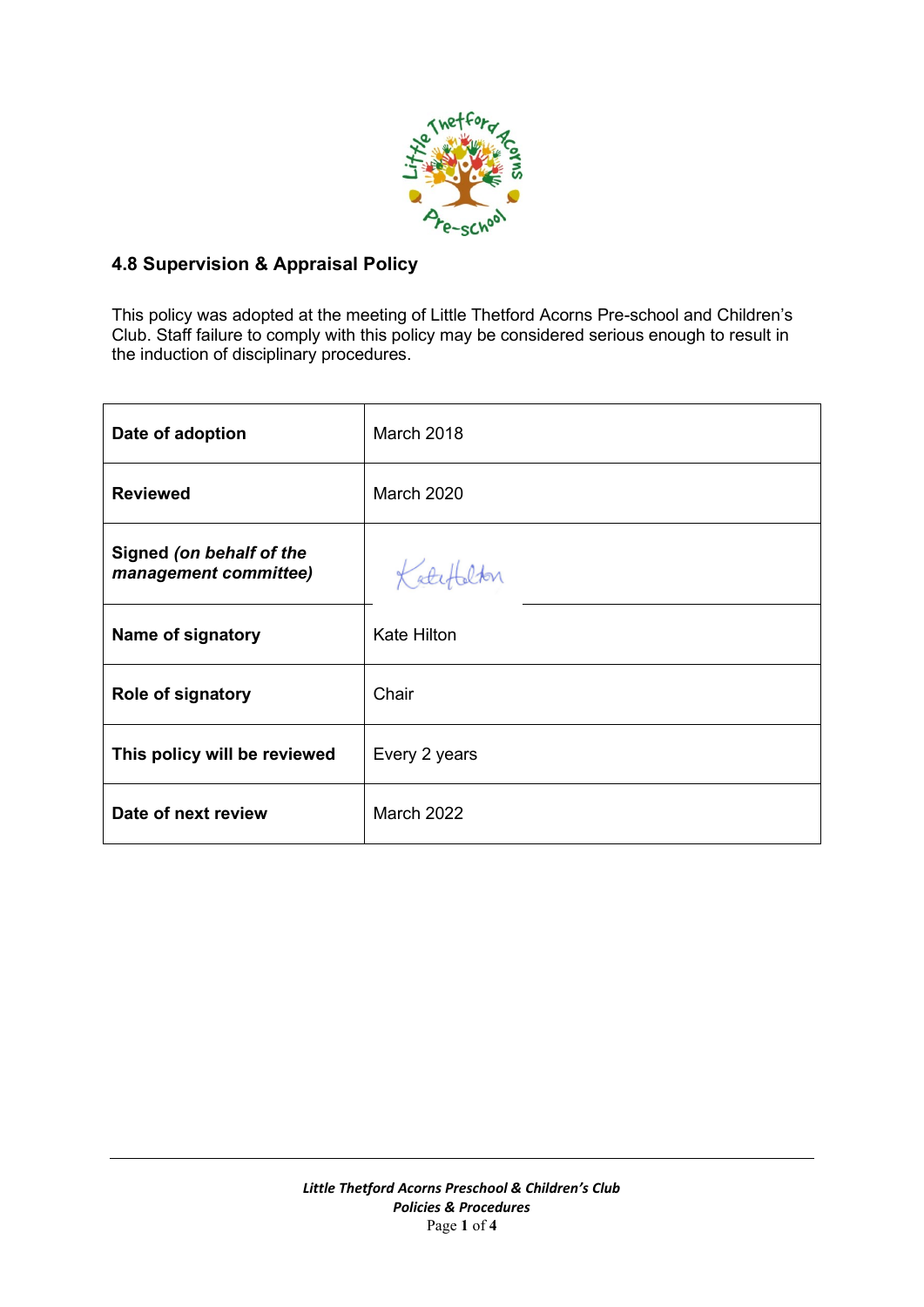# **4.8 Supervision & Appraisal Policy**

**Safeguarding and Welfare Requirement: Staff Qualifications, Training, Support and Skills**: Providers must ensure that all staff receives induction training to help them understand their roles and responsibilities.

#### **Policy statement**

Supervision is a formal and recorded process through which the professional actions of staff are examined and regularly reviewed. It provides a recorded system of decision-making that is audited to improve practice and the service that is provided to children and parents.

Supervision acts as a means for ensuring that members of staff have access to the support, training and procedures they require for professional growth and development.

Supervision enables supervisors and supervisees to examine and reflect on the quality of their practice and to facilitate discussion. Supervision meetings should provide opportunities for staff to:

- discuss any issues particularly concerning children's development and well-being
- identify solutions to address issues as they arise; and
- receive coaching to improve their personal effectiveness

### **Procedures**

- At Little Thetford Acorns all staff are supervised by their designated line manager.
- Supervision meetings are held regularly and to meet the needs of each staff member.
- Supervision meetings are conducted in line with existing procedures and are held in a confidential space.
- Supervision agreements are drawn up for all staff.
- The supervisee will initially be given a blank agenda for their agenda items to be added. The supervisor will then add their items for the agenda, to be agreed 1 week before the supervision. The agenda will be set out in priority order including management, personal support, professional discussion, continuous professional development, and mediation and action points. Items not discussed within the agreed timescale will be carried over to the next supervision.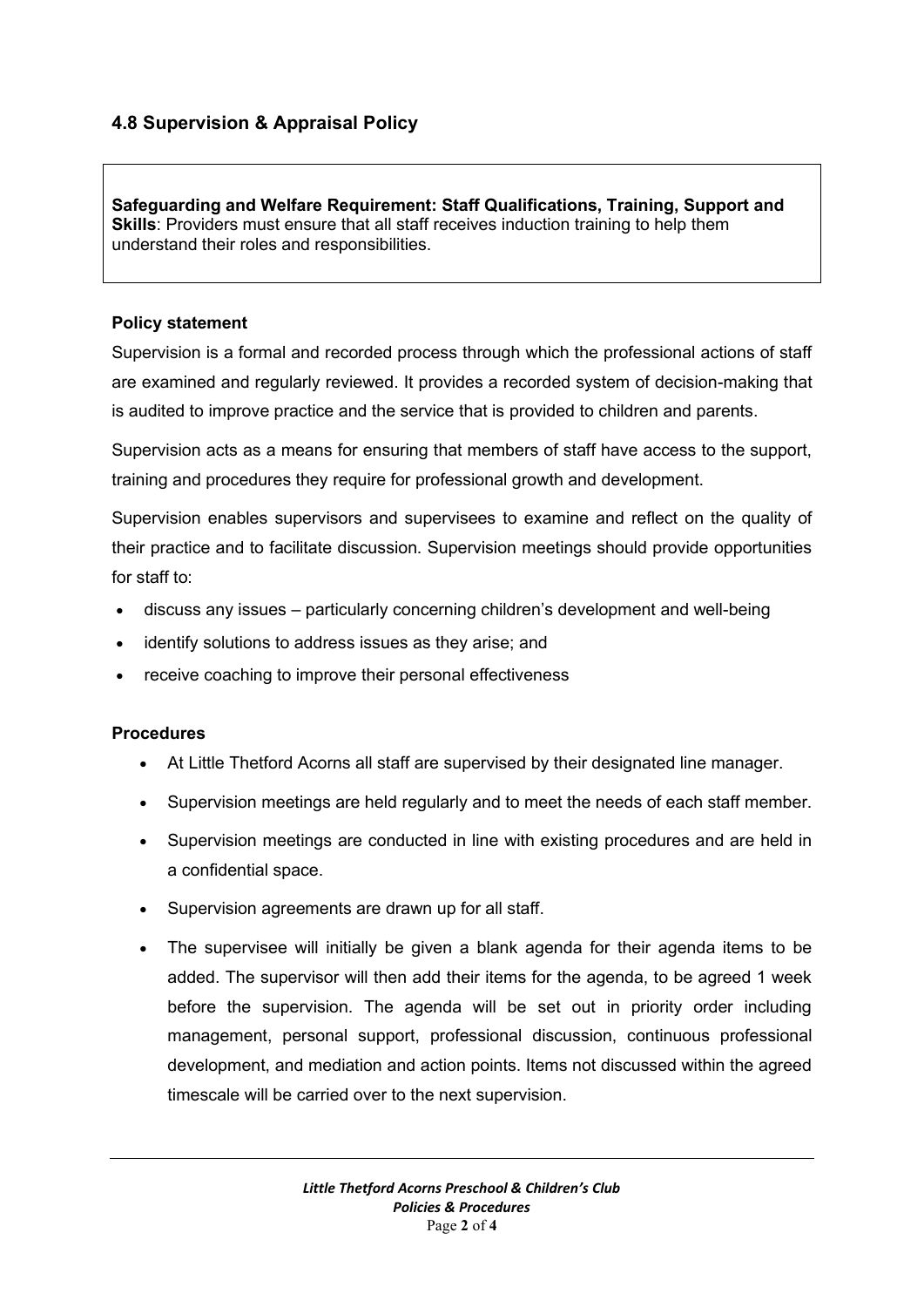- Conversations should be treated with respect for other's views. Both should feel free to express personal views and opinions without prejudice
- Supervisions should be held in a quiet area where other people cannot overhear them. Contents of supervisions should remain confidential, although some issues may need to be referred to the management committee or other agencies if necessary (e.g. Social Care).
- Part of the supervision process may involve peer mentoring, observations and filming. This will enable a good understanding of the practices we follow and areas of development. Feedback will be shared
- Written records should be kept of each supervision meeting, which shall be signed by both parties
- Actions agreed at supervisions should be completed within agreed timescales. At the next supervision, notes shall be reviewed to ensure all actions have been carried out
- A copy of the supervision record form is retained by the supervisor and a copy provided to the supervisee.
- Each member of staff has a supervision file which holds a copy of the supervision agreement and their supervision record form. The supervision file is stored securely at all times.
- All supervision meetings must include discussions concerning the development and well-being of each of the supervisee's key children.
- Where concerns about a child are raised, the supervisor and supervisee must seek to identify solutions and further actions that need to be taken. These are recorded on the child's welfare file and may include support from external agencies.
- All aspects of supervision must ultimately focus on promoting the interests of children.
- During supervision meetings members of staff are able to discuss any concerns they have about inappropriate behaviour displayed by colleagues.
- Any information obtained within supervisions, appraisals, meetings or discussions regarding the setting or any of its members are considered as confidential and must not be shared without prior agreement.